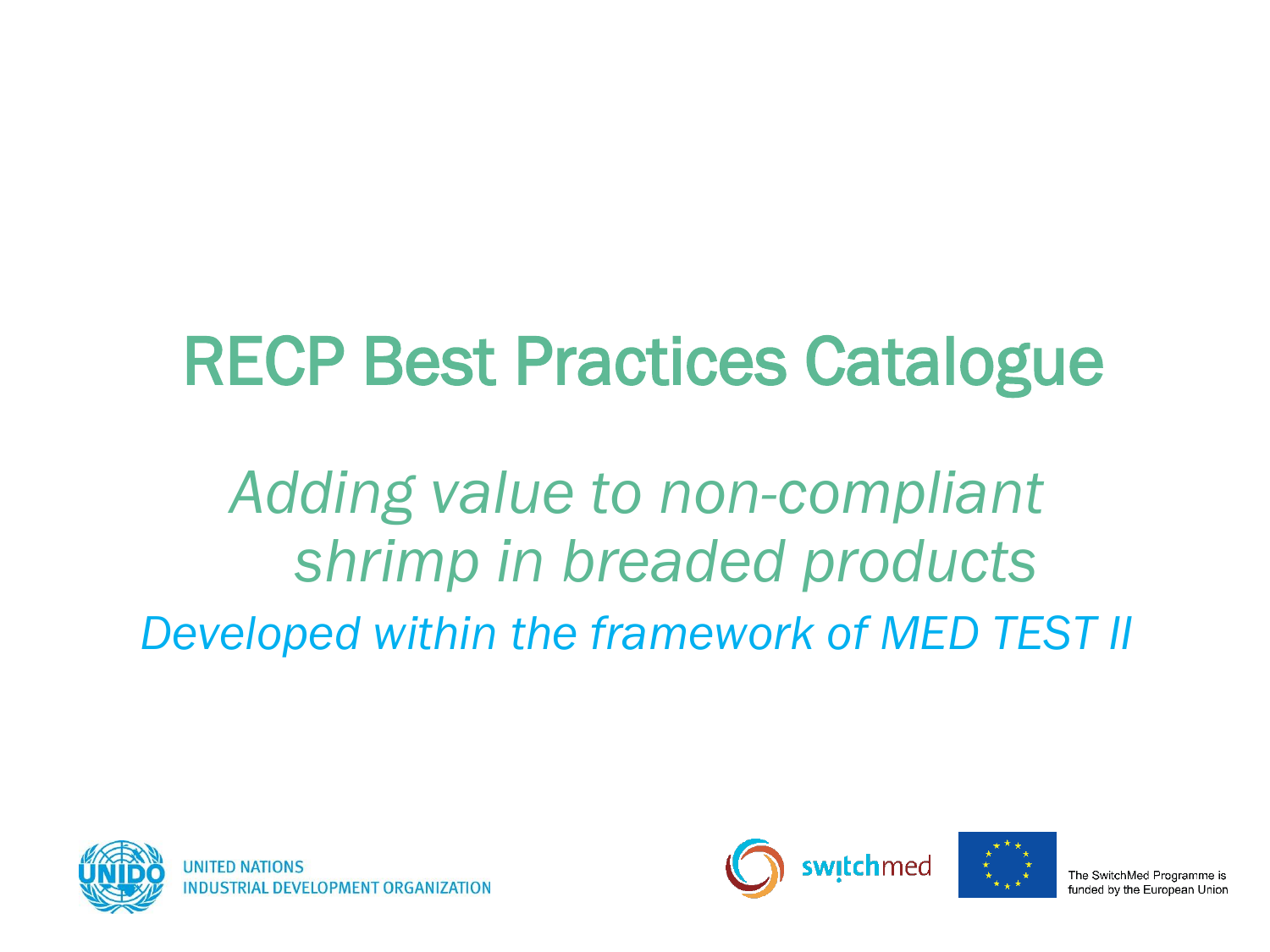| <b>SECTOR:</b>       | Food & Beverage                                             |
|----------------------|-------------------------------------------------------------|
| <b>BRANCH:</b>       | Processing and preserving of fish, crustaceans and molluscs |
| <b>CATEGORY</b>      | Technology upgrade/Eco-innovation                           |
| <b>APPLICABILITY</b> | <b>Process</b>                                              |
|                      |                                                             |
| <b>COMPANY SIZE</b>  | 40 employees (10 seasonal)                                  |







TEST Training kit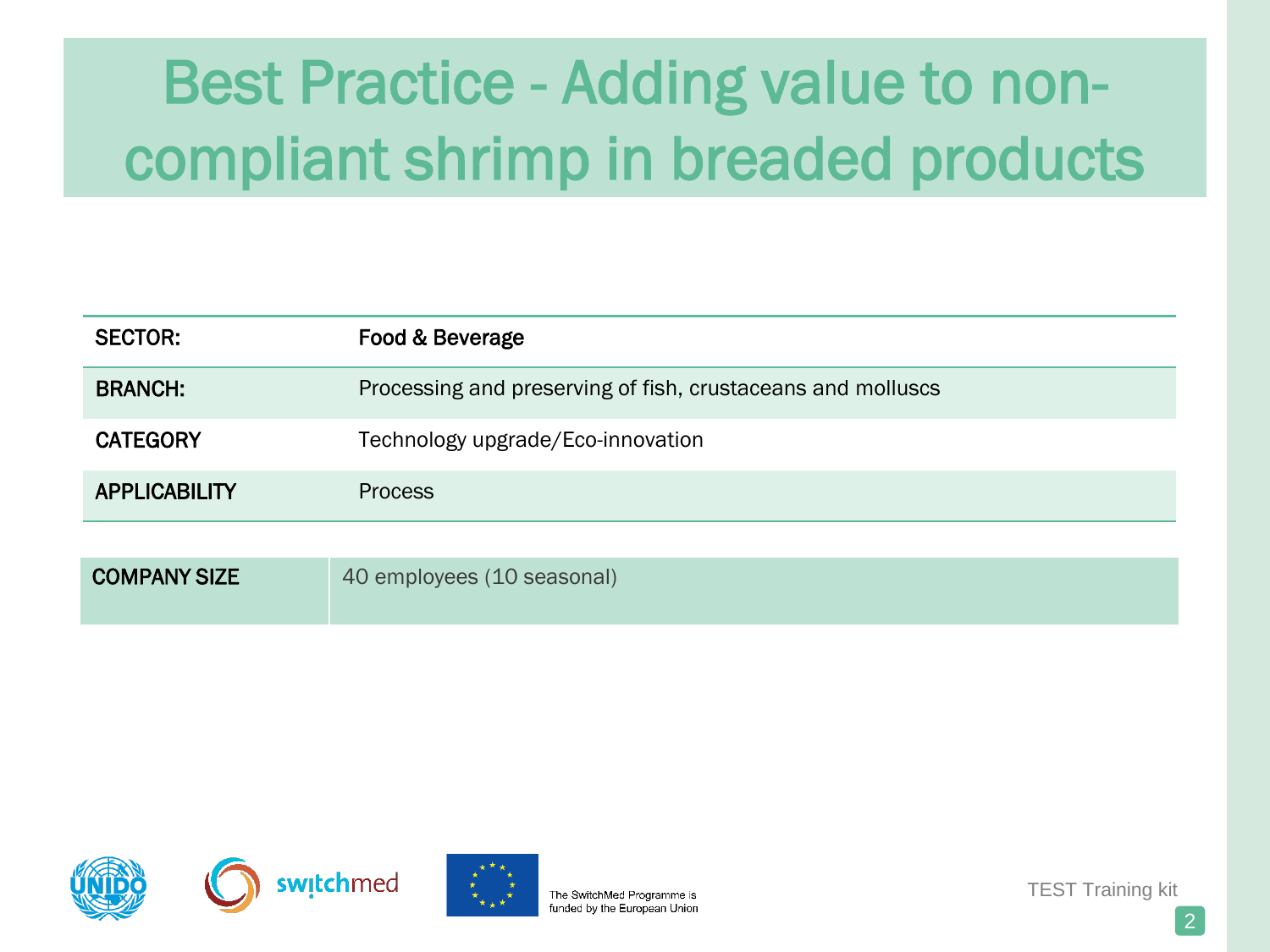| Description of the<br><b>Problem (Base)</b><br>Scenario): | After the shrimp shelling operation, in addition to shrimp shells, the company also<br>generates a quantity of shrimp that is non-compliant (size, appearance, colour, etc.).<br>The company considered these shrimp non-compliant as waste and therefore they<br>were dumped as waste. This waste was estimated at 24 tons/year.                                                                                                                  |
|-----------------------------------------------------------|----------------------------------------------------------------------------------------------------------------------------------------------------------------------------------------------------------------------------------------------------------------------------------------------------------------------------------------------------------------------------------------------------------------------------------------------------|
| Description of the<br><b>Solution</b>                     | Add value by turning non-compliant shrimp into breaded products. The stages of<br>production of breaded shrimp consist of the application of a coating by a source of<br>starch mixed with water (bread crumbs, couscous flour etc.), the application of the<br>crisp coating, the Frying and then the freezing. The company has carried out some<br>independent tests and intends to further develop the recipe for breaded shrimp<br>production. |

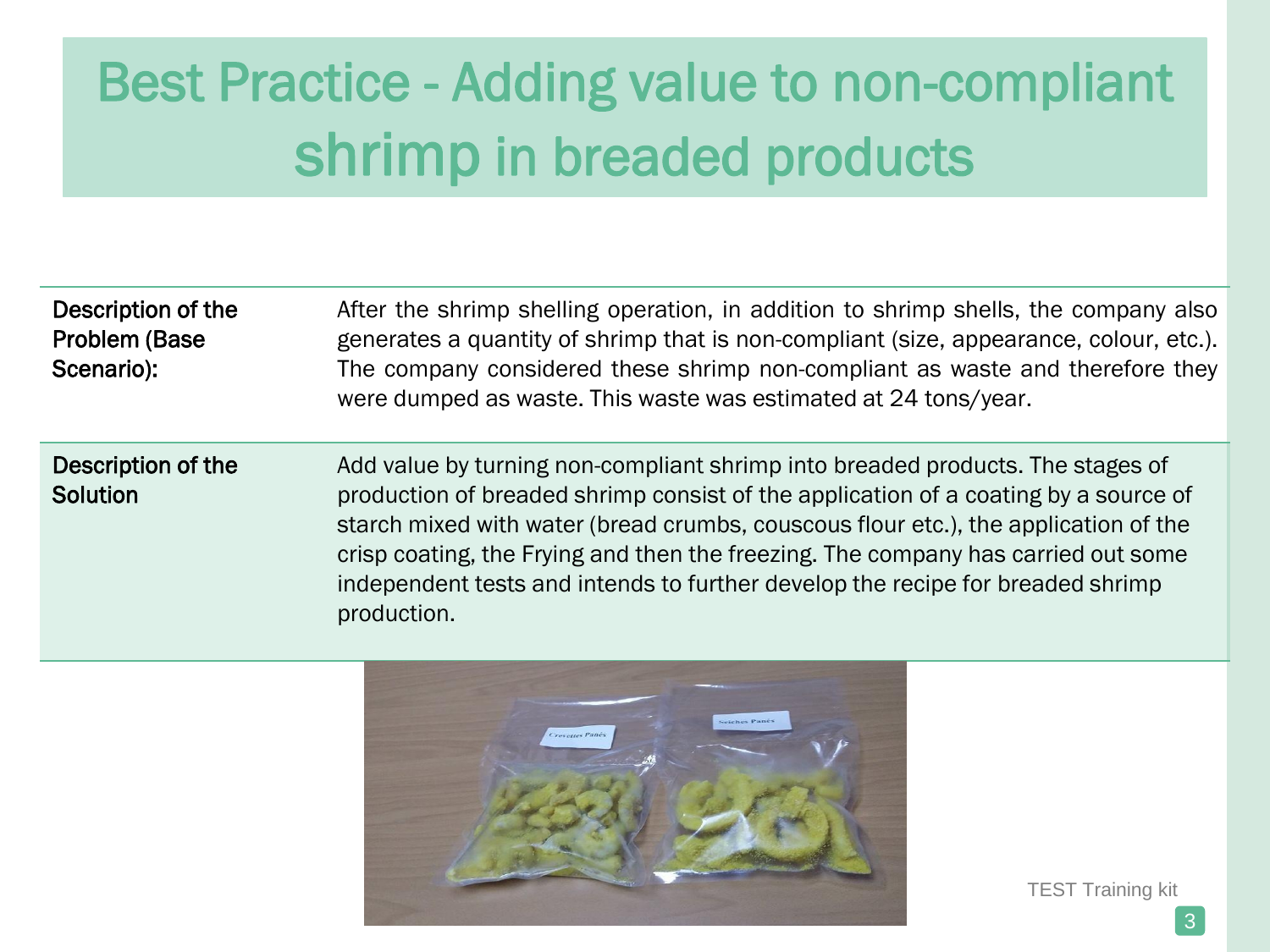| <b>Economic Gains</b>           | Economic gains: € 6,000            |
|---------------------------------|------------------------------------|
| <b>Environmental Gains</b>      | Waste reduction: 24 tons/year (8%) |
| <b>Health and Safety Impact</b> |                                    |







The SwitchMed Programme is funded by the European Union TEST Training kit